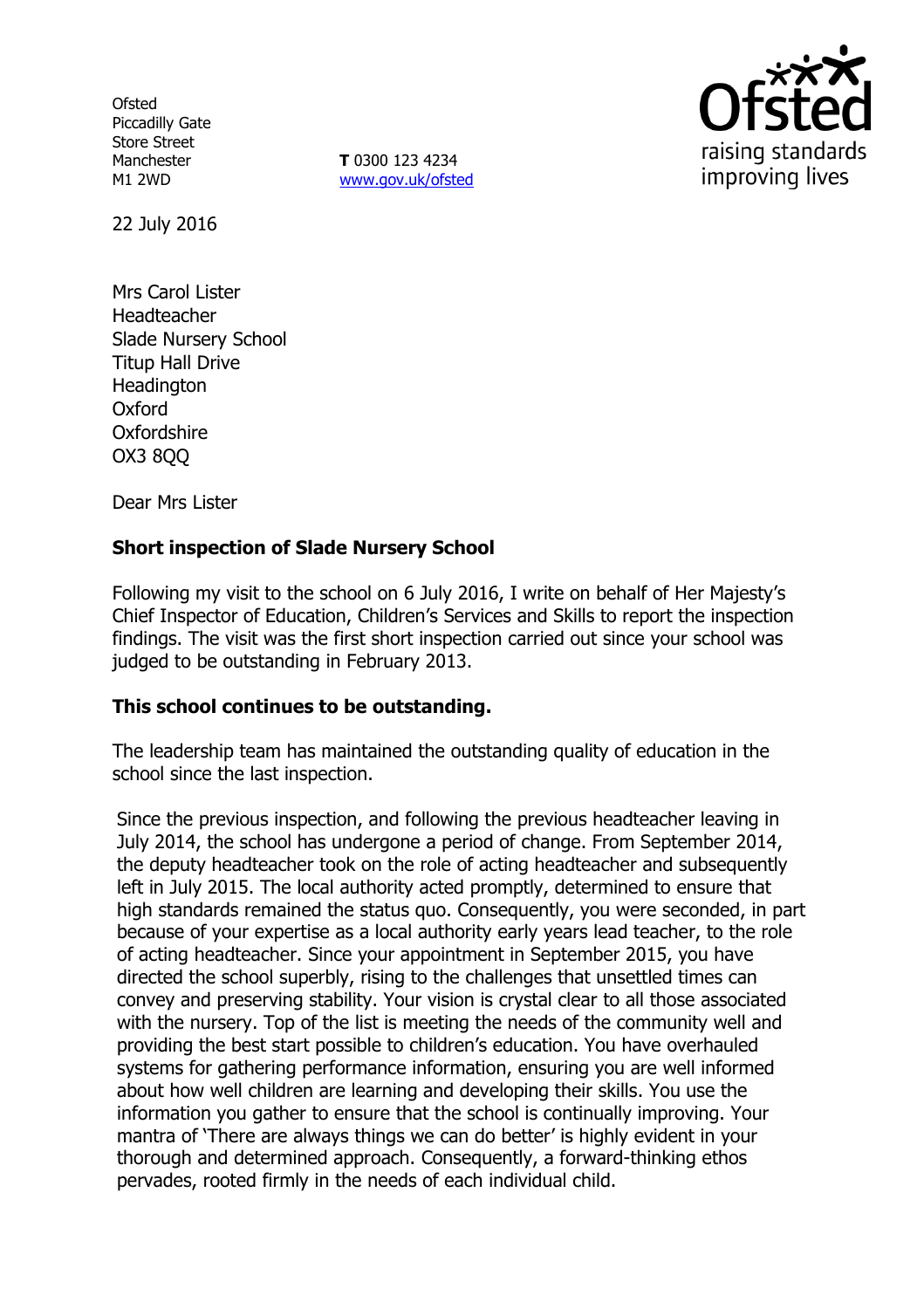

Standards remain high. Many children start school with skills and understanding below those typical for their age. Approximately 50% of children speak English as an additional language and many start school with lower communication, language and literacy skills than are typical of their age. The majority of children, including those at an early stage of speaking English, end their nursery year with skills typical of their age in all areas of learning. This represents rapid progress.

Staff work exceptionally well together and are determined to play their part well in achieving the highest possible standards. Consequently, they too see themselves as learners, eager to enhance their skills further. They support one another and work exceptionally closely with staff from Wood Farm Primary School, the Day Nursery and Slade and Headington Children's Centre – all of whom share the same site, including the communal outdoor learning area. This collaborative approach works seamlessly and benefits the diverse needs of children and their families.

At the time of the previous inspection, leaders were asked to ensure that the next phases of the school's building project were managed effectively so that children's achievement was maintained and further enhanced. The building project was completed successfully and now, some time on, the site remains exceptionally well maintained and fit for purpose. You have insisted that additional development is necessary in order to enhance children's outdoor learning experiences further. Consequently, the outdoor area has had a makeover. Your attention to detail is first rate. For example, in some areas you considered the gradient of slopes, so as to maximise opportunities to strengthen children's physical development appropriately. As a result, the outdoor area is safe and appealing and meets children's developmental needs extremely well.

## **Safeguarding is effective.**

The well-being and safety of children is of high priority. You and the staff know the children and their families very well. You carefully orchestrate joined-up thinking with staff from all the providers who share the site. This means that families who, from time to time, require additional support are promptly put in touch with the appropriate personnel, including those staff who work at the children's centre.

All staff are clear on the school's policies and procedures. Care is afforded to ensuring that first aid, personal care and medication policies are up to date and procedures are clear. Families are well supported in this aspect.

Leaders ensure that all checks are undertaken appropriately on adults' suitability to work with children. Staff receive appropriate training, including that relating to the government's 'Prevent' duty. This means staff are alert and respond appropriately if concerns arise.

# **Inspection findings**

■ You display high levels of care for the children who attend the nursery school. You are determined that children get off to a cracking start, enjoying learning experiences wholeheartedly, in a caring and nurturing environment.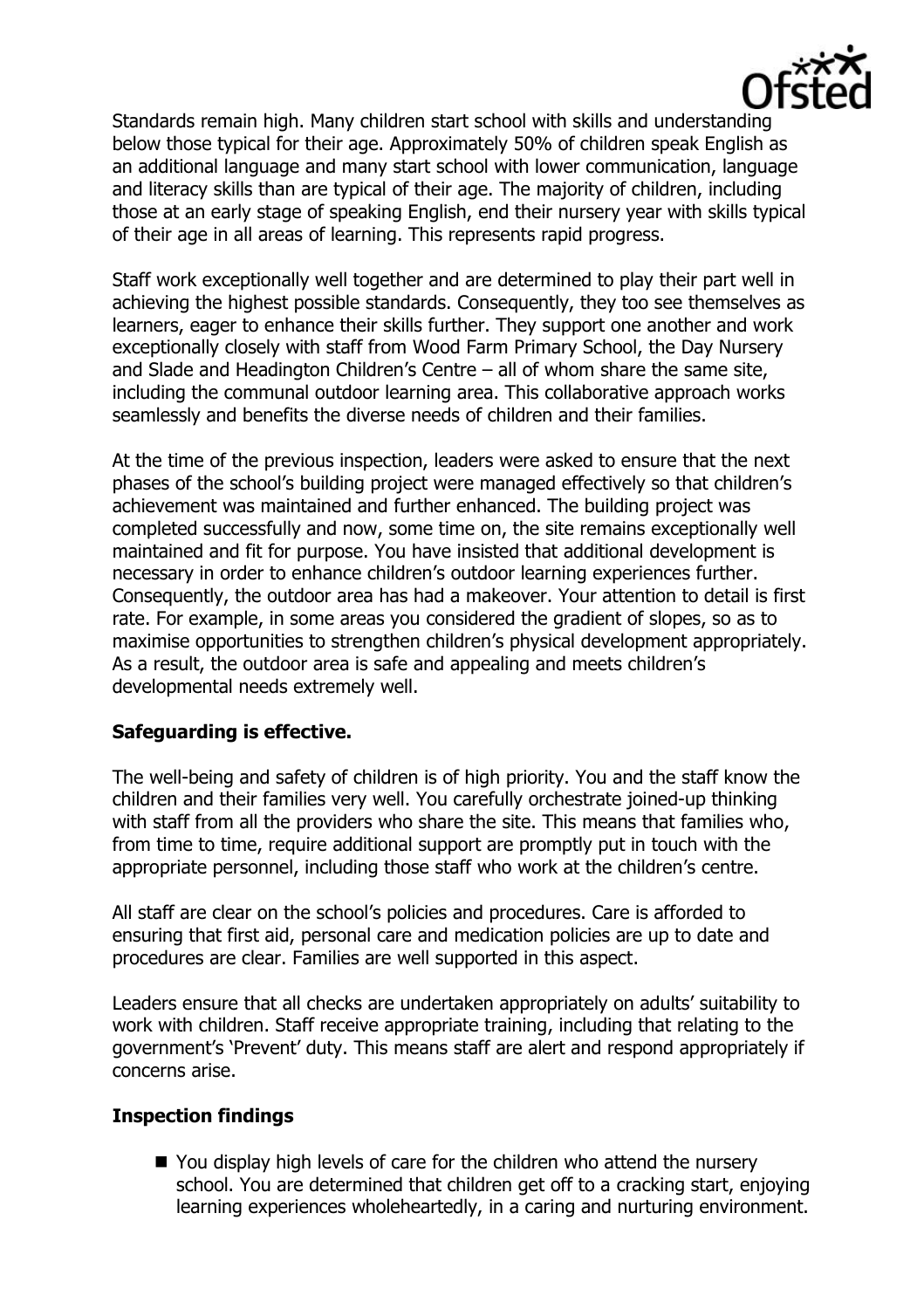

You know individual children's needs inside out. You ensure that the provision is continually evolving in order to meet the needs of each child exceptionally well. Part of the school's success is down to your belief that 'There are always things we can do even better'.

- Staffing has changed considerably since the last inspection. You are proud that staff are enthused by their work and are passionate about working in the early years. They share your high levels of commitment and are dedicated to the school's ongoing development.
- You have strengthened the school's systems for tracking children's progress. Using this information well, you identify precisely where children are at risk of slipping behind. This allows you, ably supported by the school's special educational needs coordinator, to provide extra support to improve outcomes for specific children. As a result, all children, including those with special educational needs and/or disabilities, make at least good and often rapid progress.
- You make excellent use of performance information and other checks to ensure that the nursery continues to provide an outstanding education. For example, when you noticed that some children were making slower progress in developing communication skills you looked forensically, asking searching questions. Because of your probing analysis, you noticed that children's grasp of rhythm and rhyme was developing more slowly than other aspects of communication. You promptly sought a music specialist to work alongside staff on developing this aspect. Children now enjoy exploring rhythm with a variety of percussion instruments when sharing stories with their key workers. As a result, progress in this aspect of communication is highly evident and rapid.
- Trusting relationships between parents, staff and children permeate the school's day-to-day activities. The tone is set from the word go, with all families greeted warmly each day by the school receptionist. Children then settle quickly into their morning routines because their key worker engages their interest from the outset. Parents are free to stay as long as they wish, although, in most cases, minimal time is required because children settle so quickly and confidently.
- **Parents speak very positively about the care their children receive. There** are high levels of satisfaction, particularly about how well the school caters for each individual child. One parent commented: 'This nursery is perfect. My child always wants to come'. Children quickly develop high levels of confidence and independence.
- Adults are highly skilled. Children are ready to respond to questions such as 'How do you know?' or 'What could you try next?' Children make rapid progress because adults engage in conversation, structuring children's learning skilfully.
- Teachers plan activities thoughtfully, ensuring that they appeal to children's interests and meet their next learning steps well. A wealth of high-quality outdoor learning activities, including those that promote children's physical, communication and creative development, are prominent in every session. The outdoor environment contains tempting zones including a mud kitchen and den building area. You are determined that children receive memorable experiences and learn equally well through play or more structured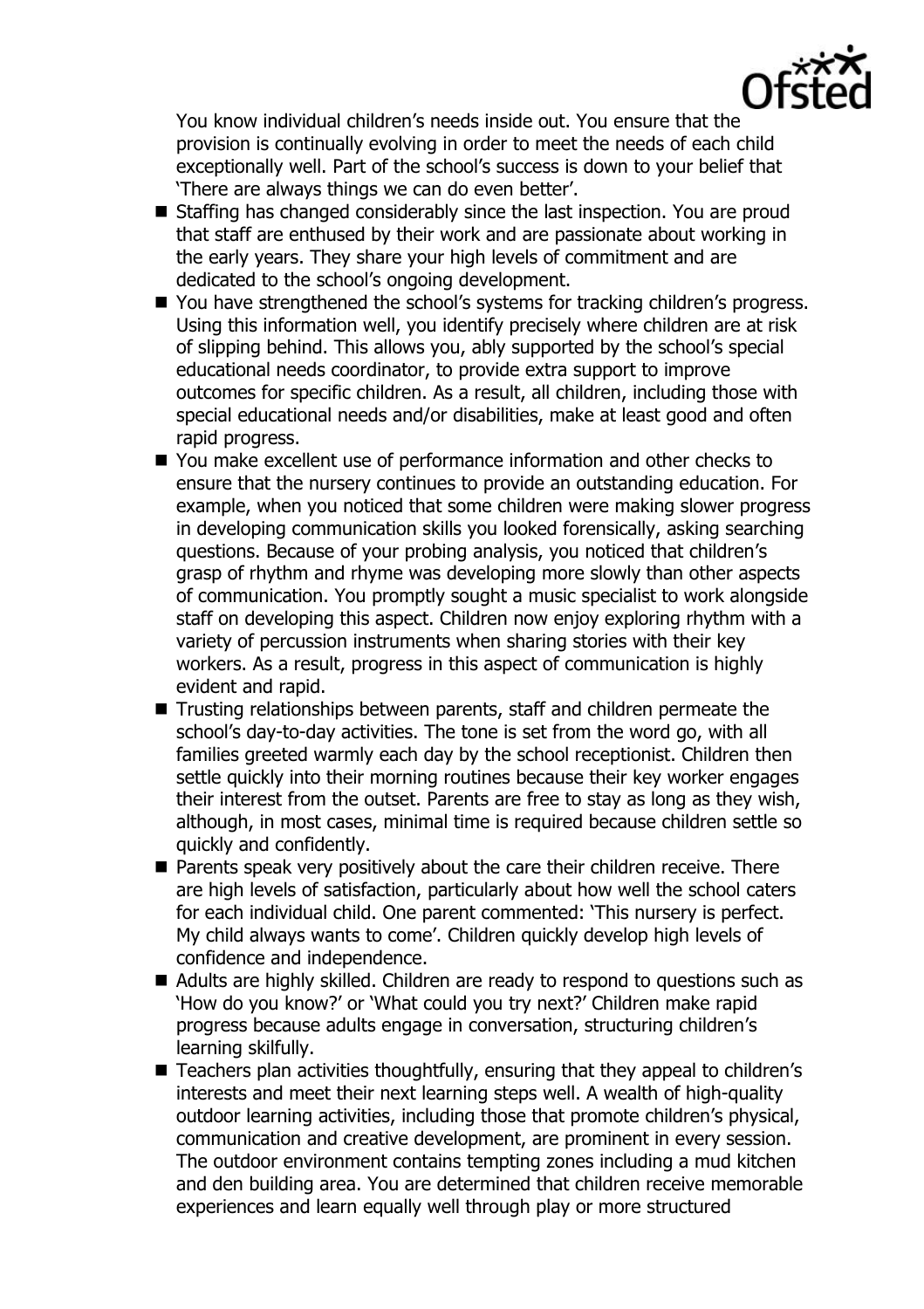

activities.

- When many children join the school, they struggle to communicate as well as most three-year-olds. Staff promote the acquisition of language superbly well, prioritising the development of children's communication skills. Activities promote speaking and listening and adults are highly skilled at moving on children's learning. For example, children confidently deepened their understanding of positional language when mapping key features from a recent visit to Child Beale Park in Lower Basildon. They could confidently use terms such as 'next to', 'close by' and 'behind' to describe the location of key features. Adults skilfully encourage children to consolidate or expand on their vocabulary choices and, consequently, children make terrific progress.
- Many children start school with mathematical skills and understanding below those typical for their age. Leaders are keen to ensure that teachers plan activities that promote number development. During the inspection, children played hopscotch enthusiastically and were able to associate the number name with its representative digit. However, you have noticed number opportunities are less prevalent in children's day-to day menu of activities. When we discussed this aspect, you agreed that mathematical development could be encouraged more, particularly through the provision of activities that encourage children to develop secure counting skills more rapidly.
- Children are encouraged to mark make regularly, using a host of appropriate materials. For example, children enjoyed recalling the places that they had visited on a recent school trip, drawing a map to show the places they had visited. Children make rapid progress, giving meaning to the marks they make as they draw, write and paint.
- You are determined to provide plentiful and relevant training opportunities for all adults. In return, your staff are also determined to be the best practitioners they can be. This high level of ambition at all levels is infectious. A wide range of training is available and matched well to adults' needs. For example, you are fastidious in providing meaningful opportunities for those at an early stage of their career, or those transitioning into early years practice for the first time, or those who simply want to become even better.
- Children's learning journeys are of the highest quality. Staff take pride in recording detailed observations of children and the small but significant steps they take in their development. Learning journeys pay regard to all aspects of learning in equal measure. There are stunning examples of children's achievements in art, mark making and number work. Testimony to their quality is that the reader knows each child inside out by the time they have reviewed their learning journey. Adults are expert at capturing every little detail. Parents too appreciate the high quality of the school's assessments of their child's development.
- Children with special educational needs and/or disabilities are catered for extremely well. The special educational needs coordinator has ensured that families have regular access to a variety of support such as speech and language therapy, paediatric advice and educational psychology support. Some children who require additional support benefit from highly skilled support assistants who understand their learning needs well.
- The curriculum is enhanced by regular visits, such as to the Oxford Botanical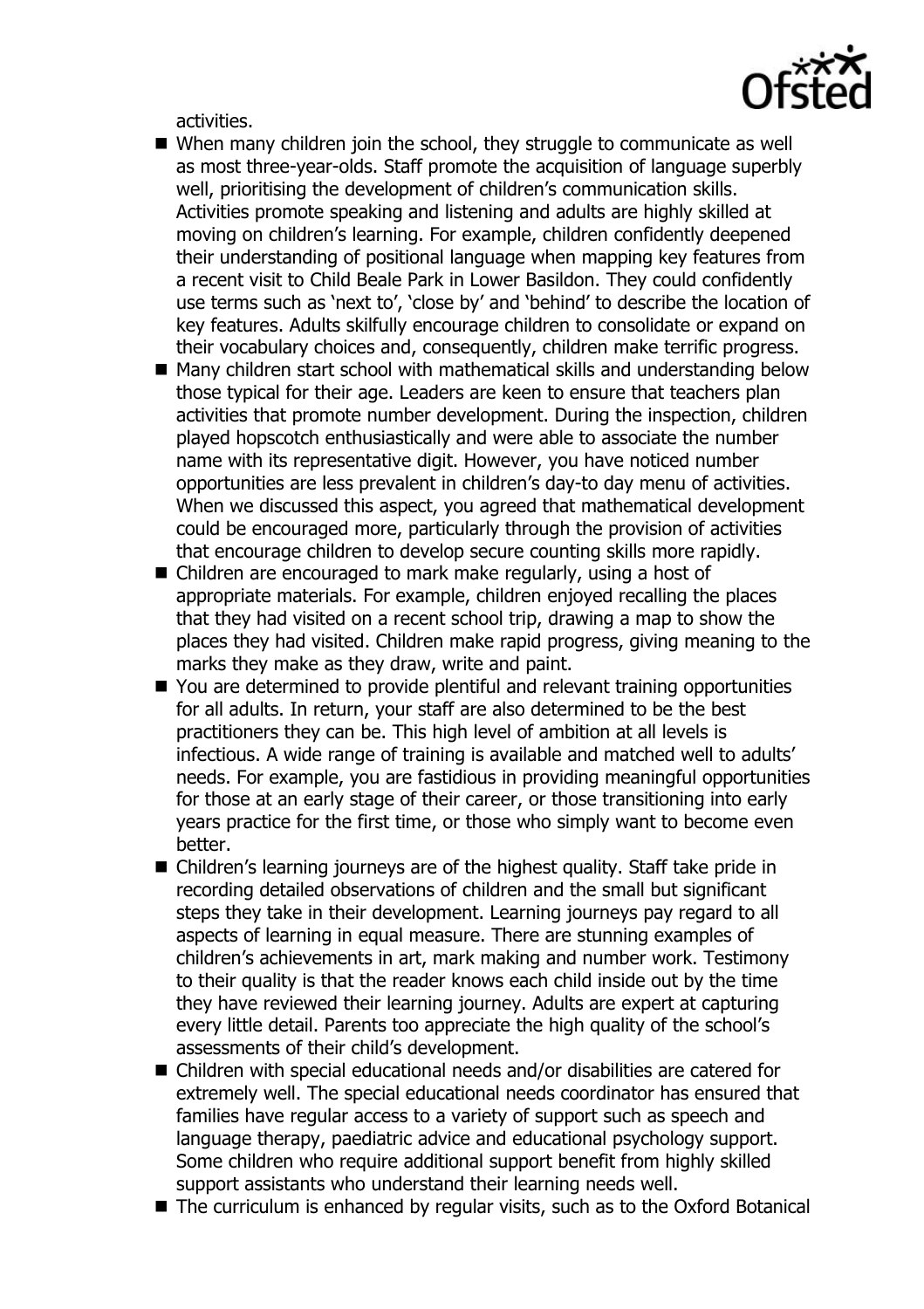

Gardens. Adults maximise the benefits, taking every opportunity to develop children's communication and develop a strong sense of the world around them. Staff say that even the journey provides a chance to talk about passing landmarks such as the city's university, sparking children's curiosity and broadening their horizons.

- Children get along well with one another. They know how to take turns, share and listen to one another. When children react inappropriately, adults are quick to offer guidance and explain what is expected. Consequently, there are very few unsettled moments. Staff and children ensure that Slade Nursery School is a very happy place to be.
- Governors know the school well and share your vision wholeheartedly. They are determined that families in the local area receive the support they need. Governors have paved a smooth transition towards federation status from September. Collaborative working is well underway and governors meet regularly with their counterparts from the primary school working together well, including on safeguarding matters, to provide a coherent service for families in the local area.
- $\blacksquare$  The local authority knows the school well. In part, exceptionally high standards have been maintained because of officers' determination to support leaders well during the recent period of change.
- **Parents are confident in the school and freely offer praise. Parents readily** complete informal feedback, noting the many activities their children enjoy while at the school. Families, including those who have recently moved to the United Kingdom, feel warmly welcomed and secure because of the warmth of the staff.

# **Next steps for the school**

Leaders and those responsible for governance should ensure that:

■ adults plan high-quality opportunities for children to reinforce mathematical language and ideas in order for children to consolidate key skills such as counting on or back.

I am copying this letter to the chair of the governing body, the regional schools commissioner and the director of children's services for Oxfordshire. This letter will be published on the Ofsted website.

Yours sincerely

Elizabeth Farr **Her Majesty's Inspector**

## **Information about the inspection**

I met with you, two governors, including the chair of the governing body and a representative of the local authority. I observed learning in both classes for the whole of the morning session, jointly with the headteacher. I scrutinised children's